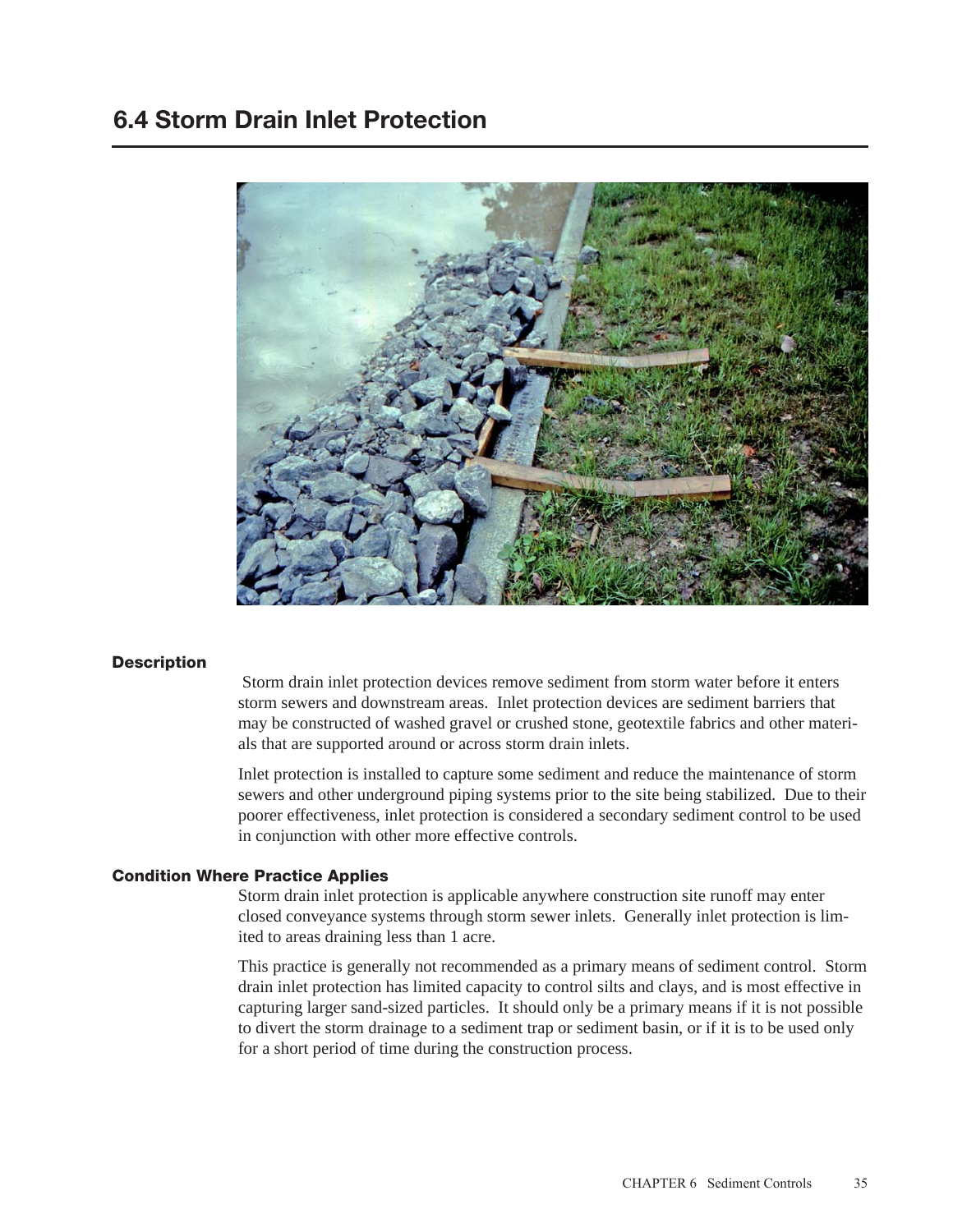#### Planning Considerations

Inlet protection in effect blocks storm drain inlets. Therefore consider the effect of ponding muddy water on streets and nearby areas and plan accordingly. Although ponding is beneficial in the sediment removal process, this may pose hazardous conditions for street travel. Additional ponding capacity with related increase in effectiveness can be provided for some drop inlets by excavating around the inlet.

Utilizing inlet protection on long sloping streets may cause runoff to bypass inlets on the slope and cause extra water to accumulate in low areas. In order for the inlet protection to work ponding must be maintained at the practice.

The recommended geotextiles are suitable for retaining/trapping large particle size materials, such as sand while maintaining some flow. Only specialized geotextile materials are suitable for retaining clay, silt and other fine soils. These materials, however, are subject to clogging.

Apply storm drain inlet protection as soon as the surface inlet is capable of receiving storm water. Geotextiles utilized in inlet protection are manufactured to control the rate of storm water flow, to retain certain sizes of soil particles. The controlled flow and ponding assists in sediment deposition. Geotextile fabrics come in a variety of materials with permeability, strength and durability ratings. In all cases, follow the manufacturer's recommendations for the specific product application, as well as installation and maintenance requirements.

All inlet protection practices require frequent maintenance and cleaning to maintain sufficient flow rates and to prevent accumulation of mud on streets and other areas.

The following types of storm drain inlet protection are listed according to type of flows and situations where they will perform best. Note that straw bales are not suitable as storm drain inlet protection, since they are often cease to allow flow through once saturated and often leak where bales join. Different types of storm drain inlet protection available are as follows:

- A. Excavated Drop Inlet Sediment Trap. Where the storm sewer can be left below the final grade, a depression in the ground adjacent to the inlet can be an effective way of reducing sediment going to the storm sewer. Runoff is directed to the depression and a sediment barrier is maintained between the depression and the storm sewer.
- B. Geotextile Inlet Protection. This method consists of placing filter fence around the perimeter of the drop inlet and backfilling. Apply this method where the inlet drains overload flow or sheet flow from gentle slopes and sheet or overland flow.
- C. Geotextile-Stone Protection. These are used both on drop inlets and in street curbs and gutters where the ponding of water will not cause damage or inconvience. This filter is simply constructed of geotextile materials over the inlet, with stone on top. Note: this practices does not have an opening for overflow and should not be placed where clogging and subsequent flooding would cause safety concerns or property damage.
- D. Geotextile-Stone Curb Inlet Protection. This method is used only on curb and gutter inlets and utilizes wire mesh, geotextile and stone over a wood frame. This practice should be used to prevent larger volumes of water from ponding in the street. If the overflow provided is insufficient, it may be modified according to this specification to accommodate greater flows.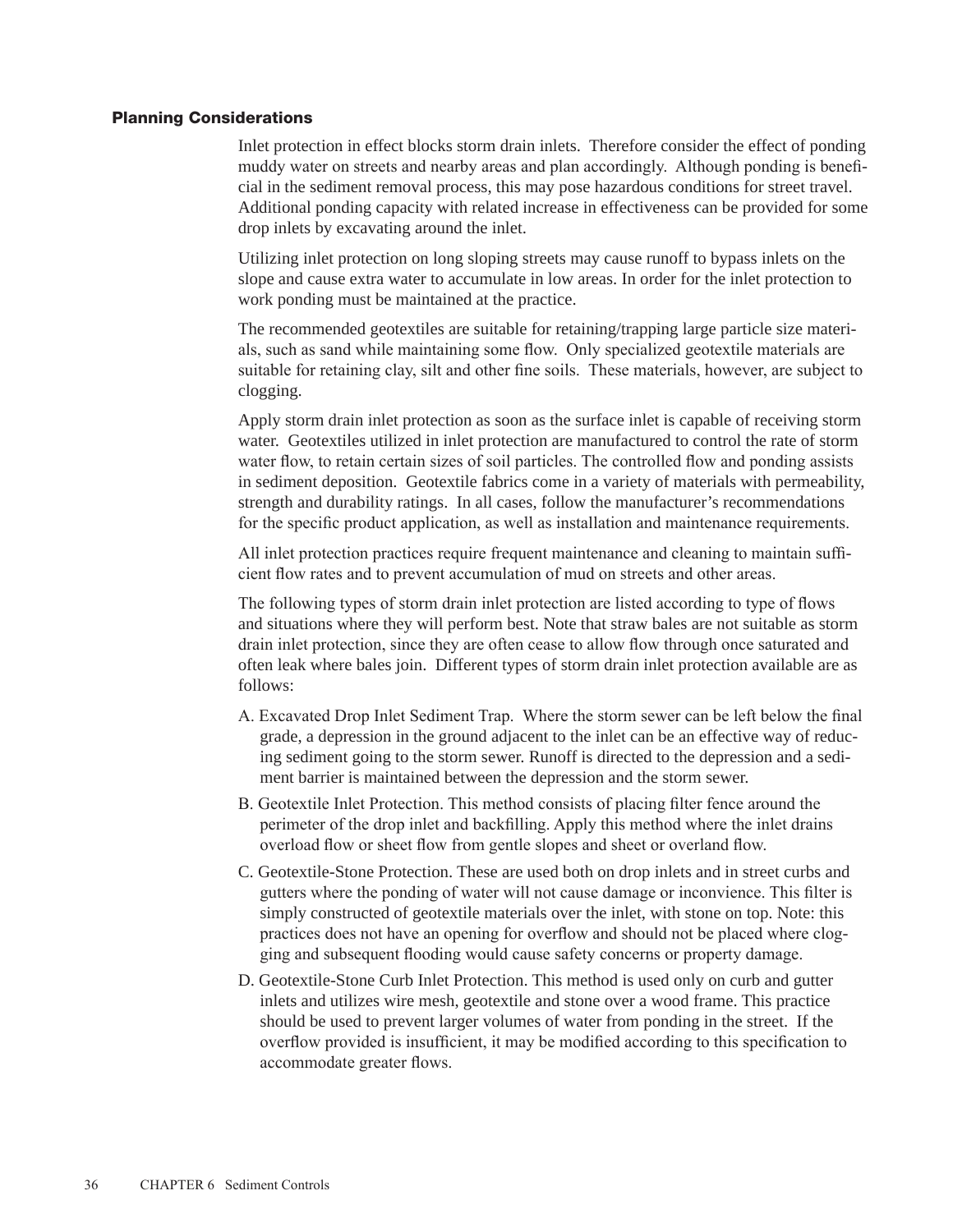- E. Block and Gravel Drop Inlet Protection. This practice utilizes a wall of cement blocks overlain with wire mesh and gravel around the perimeter to slow runoff before entering a storm drain. It is not recommended anywhere vehicle traffic will be operating.
- F. Manufactured Inlet Protection Devices. Any manufactured products utilized for inlet protection must be constructed of materials equally durable and effective as those provided in this practice. They must be able to be secured such that construction site runoff is intercepted, ponded and filtered prior to entering the storm drain except during extreme flows. Devices must allow the removal of captured material without falling into the catch basin.

### **Maintenance**

Effective storm drain inlet protection collects sediment and therefore must be cleaned regularly to prevent clogging and subsequent flooding conditions, piping, or overtopping of the control structures. Sediment barriers that sag, fall over, or are not properly secured, must be promptly repaired or replaced.

Inlet protection shall be inspected weekly and after each rainfall event. Areas where there is active traffic shall be inspected daily. Repairs shall be made as needed to assure the practice is performing as intended. Sediment shall be removed when accumulation is one-half the height of the trap. Sediment shall not be washed into the inlet. Sediment shall be removed and placed in a location where it is stable and not subject to erosion.

Once the contributing drainage area has been properly stabilized, all filter material and collected sediment shall be removed and properly disposed.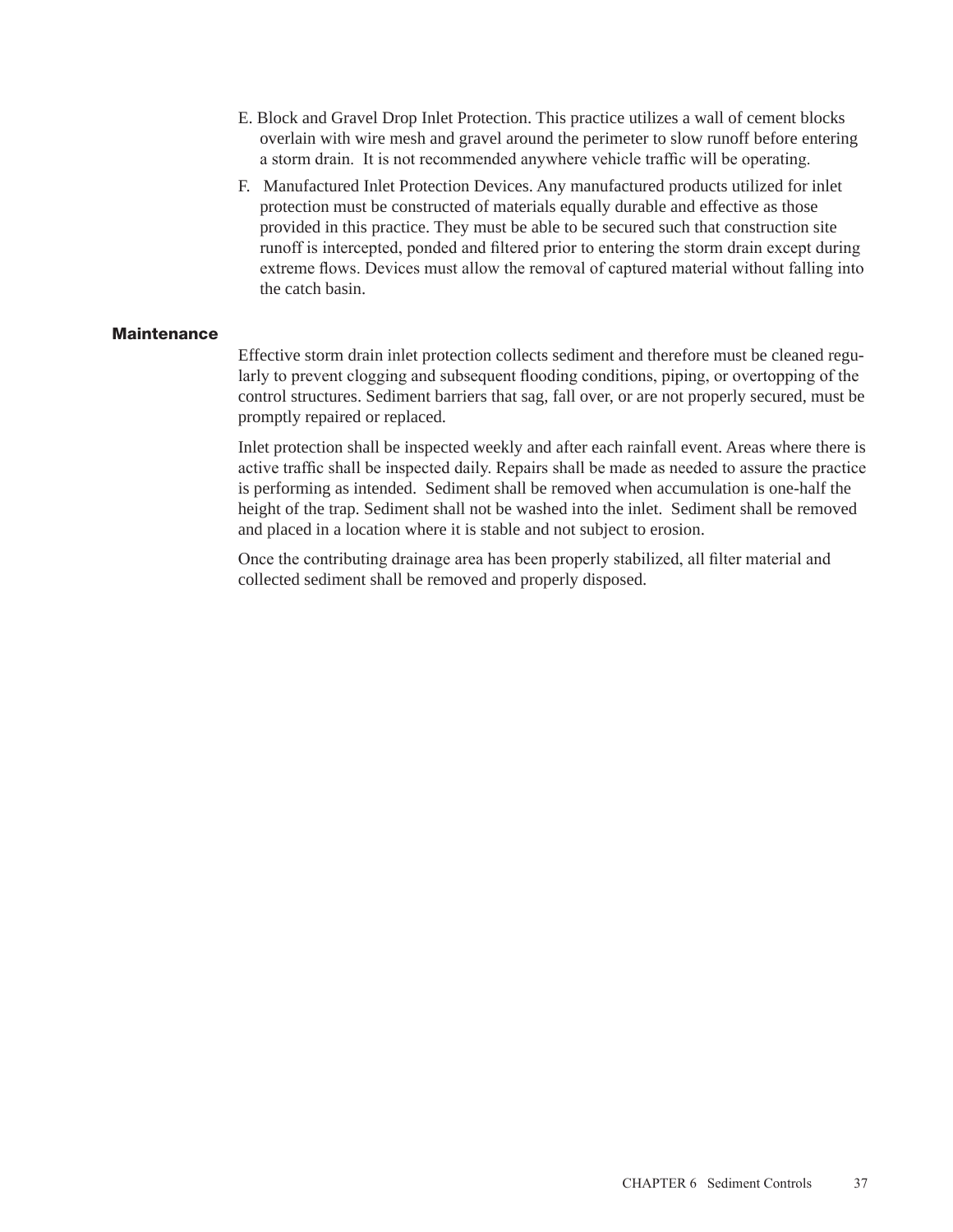### **Specifications** for Excavated Drop Inlet Sediment Protection



- 1. The excavated trap should be sized to provide a minimum storage capacity calculated at the rate of 135 cubic yards for one (1) acre of drainage area. A trap should be no less than one (1) foot, nor more than two (2) feet deep measured from the top of the inlet structure. Side slopes should not be steeper than 2:1.
- 2. The slopes of the trap may vary to fit the drainage area and terrain.
- 3. Where the area receives concentrated flows, such as in a highway median, provide the trap with a shape having a 2:1 ratio of length to width, with the length oriented in the direction of the flow.
- 4. Sediment should be removed and the trap restored to the original depth when the sediment has accumulated to 40% the design depth of the trap. Removed sediment should be spread in a suitable area and stabilized so it will not erode.
- 5. During final grading, the inlet should be protected with geotextile-stone inlet protection. Once final grading is achieved, sod or a suitable temporary erosion control material shall be implemented to protect the area until permanent vegetation is established.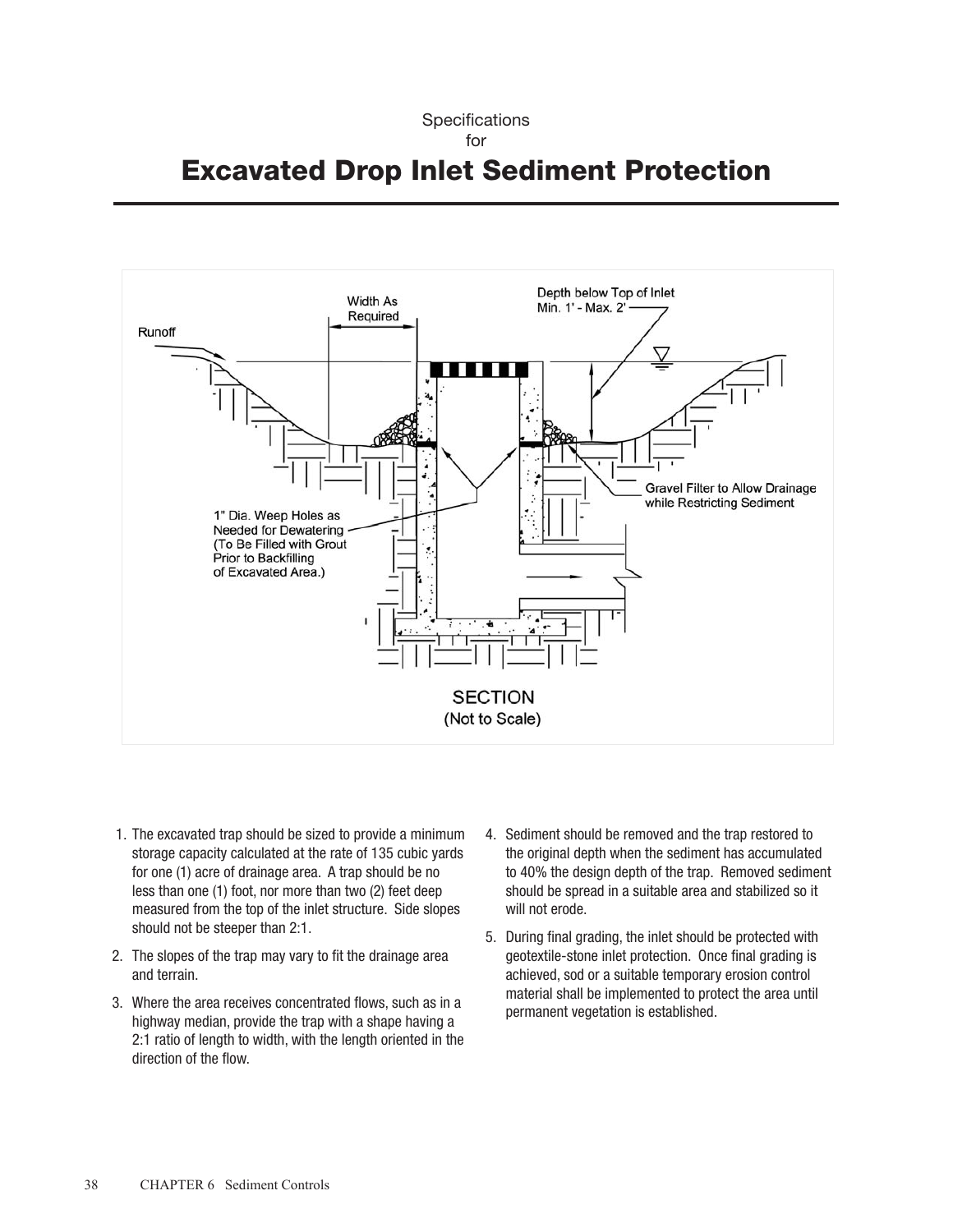### **Specifications** for Geotextile Inlet Protection



- 1. Inlet protection shall be constructed either before upslope land disturbance begins or before the inlet becomes functional.
- 2. The earth around the inlet shall be excavated completely to a depth at least 18 inches.
- 3. The wooden frame shall be constructed of 2-inch by 4-inch construction grade lumber. The 2-inch by 4-inch posts shall be driven one (1) ft. into the ground at four corners of the inlet and the top portion of 2-inch by 4-inch frame assembled using the overlap joint shown. The top of the frame shall be at least 6 inches below adjacent roads if ponded water will pose a safety hazard to traffic.
- 4. Wire mesh shall be of sufficient strength to support fabric with water fully impounded against it. It shall be stretched tightly around the frame and fastened securely to the frame.
- 5. Geotextile material shall have an equivalent opening size of 20-40 sieve and be resistant to sunlight. It shall be stretched tightly around the frame and fastened securely. It shall extend from the top of the frame to 18 inches below the inlet notch elevation. The geotextile shall overlap across one side of the inlet so the ends of the cloth are not fastened to the same post.
- 6. Backfill shall be placed around the inlet in compacted 6 inch layers until the earth is even with notch elevation on ends and top elevation on sides.
- 7. A compacted earth dike or check dam shall be constructed in the ditch line below the inlet if the inlet is not in a depression. The top of the dike shall be at least 6 inches higher than the top of the frame.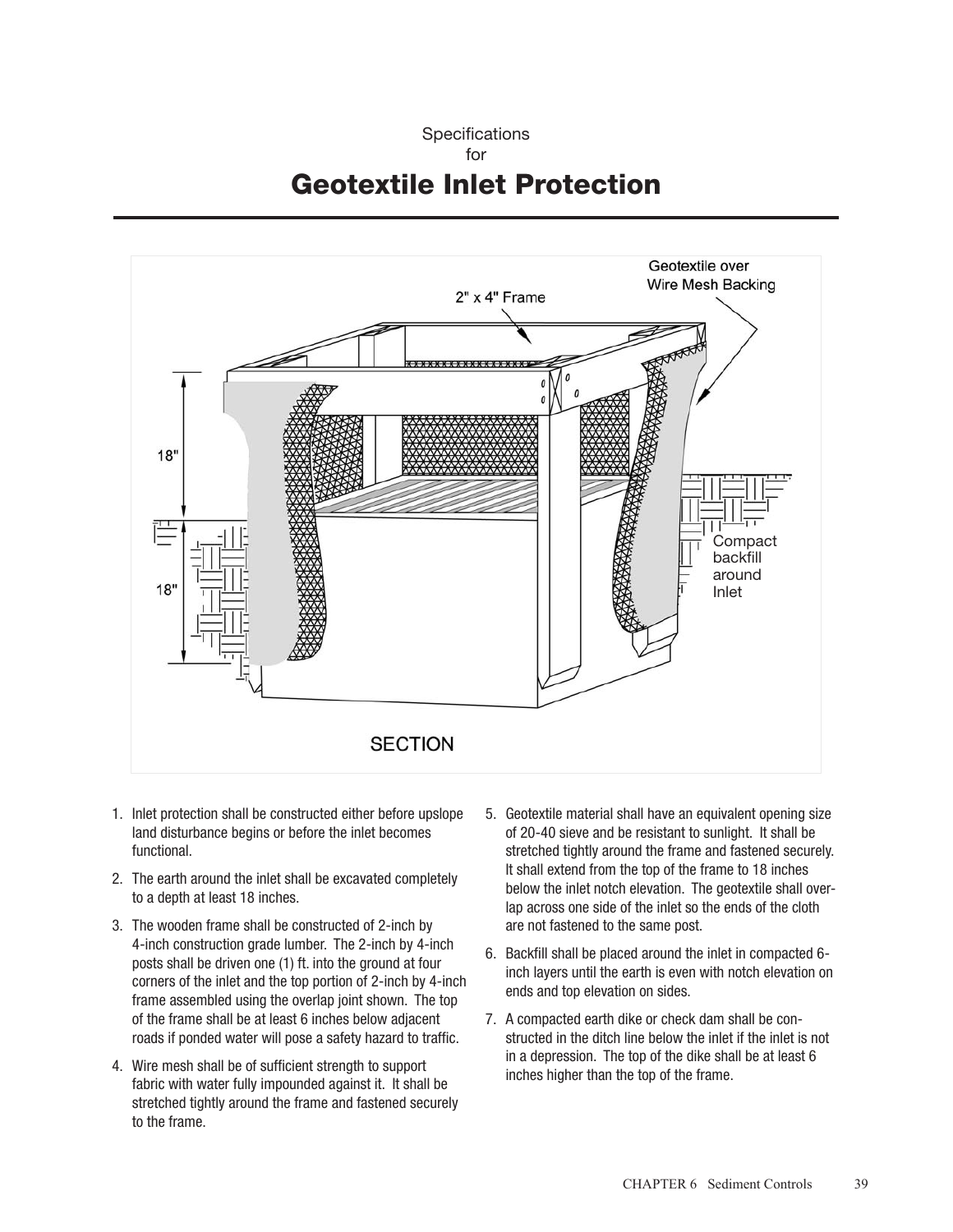**Specifications** for Geotextile-Stone Inlet Protection



- 1. Inlet protecion shall be constructed either before upslope land disturbance begins or before the inlet becomes functional.
- 2. Geotextile and/or wire material shall be placed over the top of the storm sewer and approximately six (6) inches of 2-inch or smaller clean aggregate placed on top. Extra support for geotextile is provided by placing hardware

cloth or wire mesh across the inlet cover. The wire should be no larger than ½" mesh and should extend an extra 12 inches across the top and sides of the inlet cover.

3. Maintenance must be performed regularly, especially after storm events. When clogging of the stone or geotextile occurs, the material must be removed and replaced.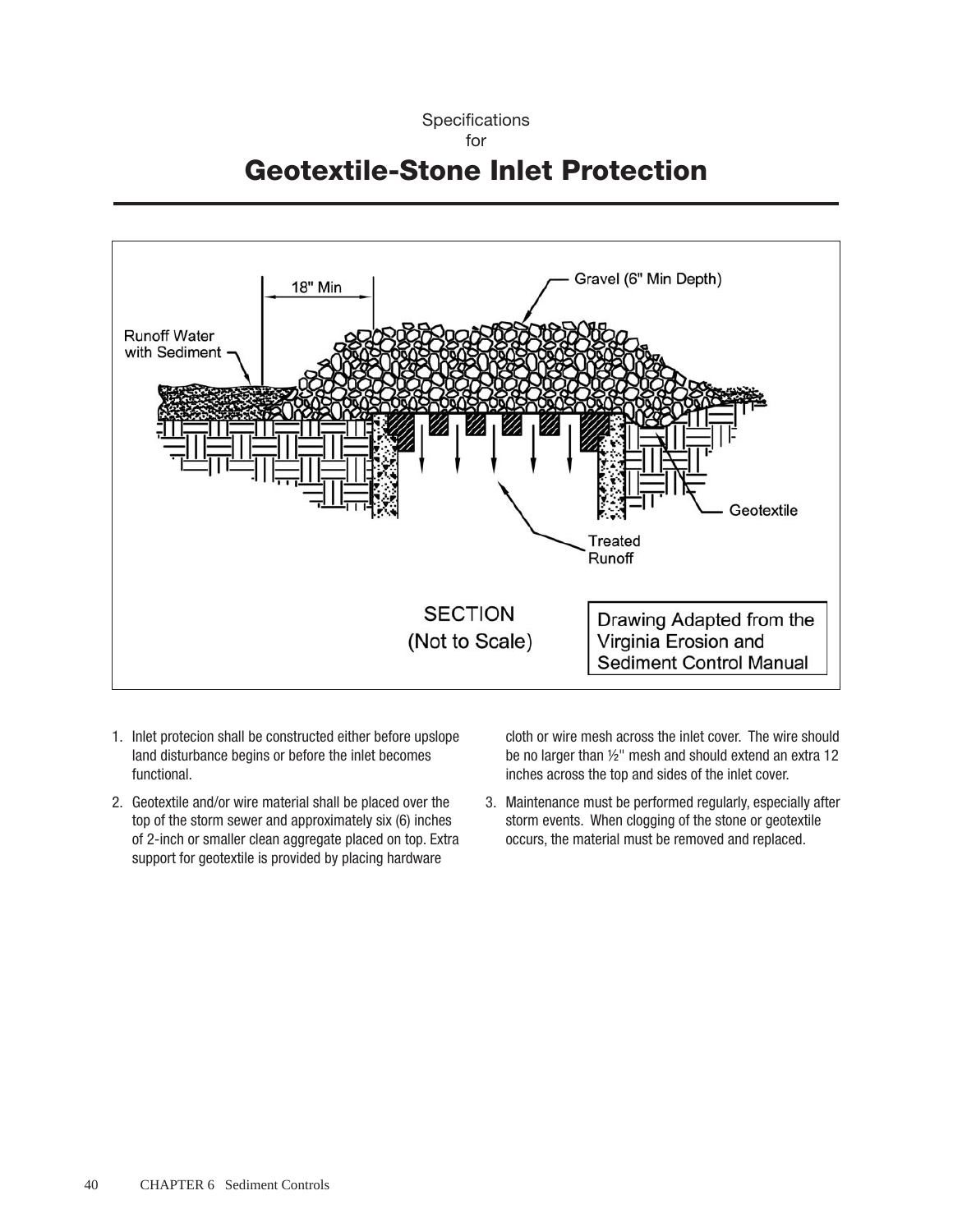

# Geotextile - Stone Inlet Protection for Curb Inlets

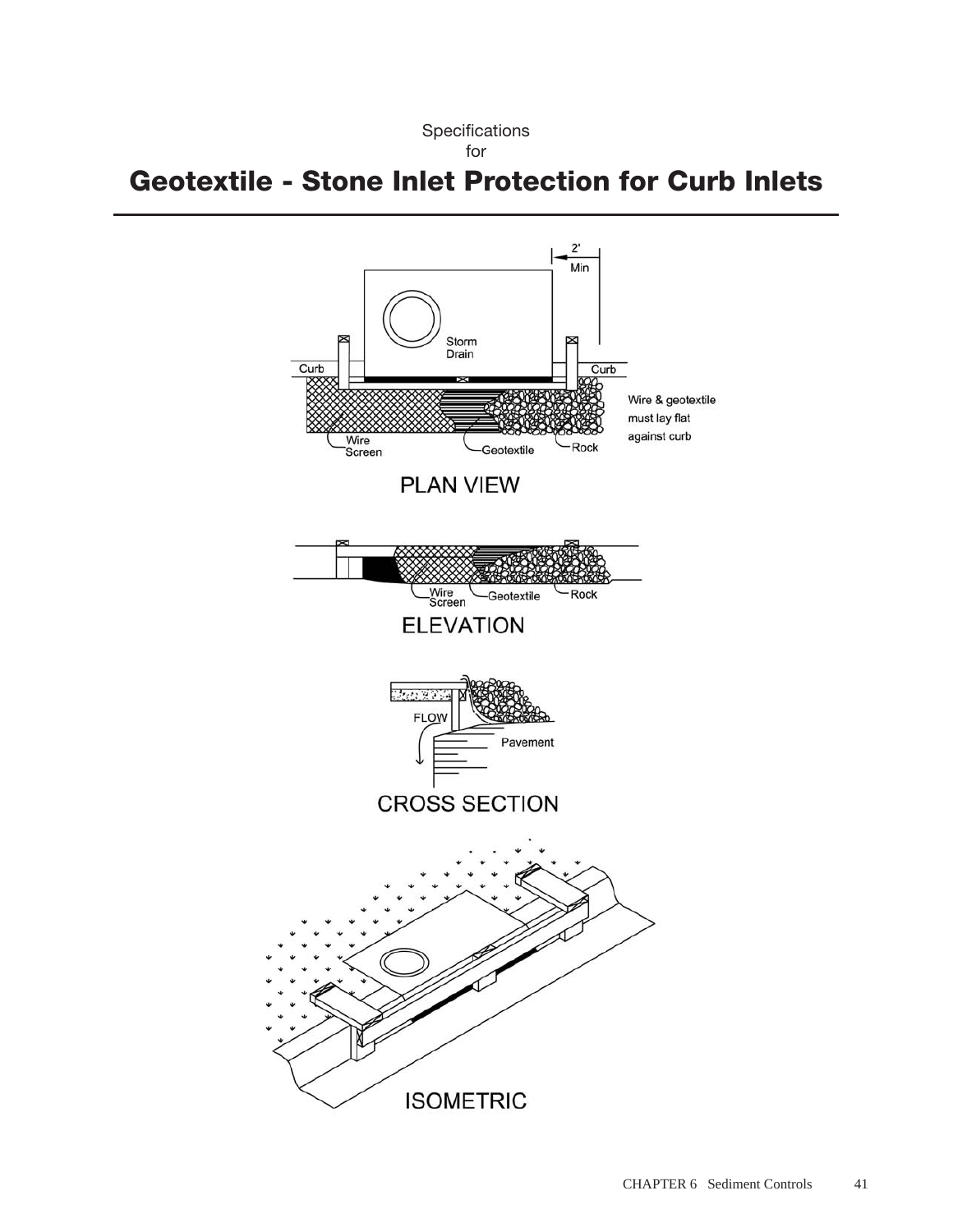# Geotextile-Stone Inlet Protection for Curb Inlets

- 1. Inlet protection shall be constructed either before upslope land disturbance begins or before the inlet becomes functional.
- 2. Construct a wooden frame of 2-by-4-in. constructiongrade lumber. The end spacers shall be a minimum of 1 ft. beyond both ends of the throat opening. The anchors shall be nailed to 2-by-4-in. stakes driven on the opposite side of the curb.
- 3. The wire mesh shall be of sufficient strength to support fabric and stone. It shall be a continuous piece with a minimum width of 30 in. and 4 ft. longer than the throat length of the inlet, 2 ft. on each side.
- 4. Geotextile cloth shall have an equivalent opening size (EOS) of 20-40 sieve and be resistant to sunlight. It shall be at least the same size as the wire mesh.
- 5. The wire mesh and geotextile cloth shall be formed to the concrete gutter and against the face of the curb on both sides of the inlet and securely fastened to the 2-by-4-in. frame.
- 6. Two-inch stone shall be placed over the wire mesh and geotextile in such a manner as to prevent water from entering the inlet under or around the geotextile cloth.
- 7. This type of protection must be inspected frequently and the stone and/or geotextile replaced when clogged with sediment.